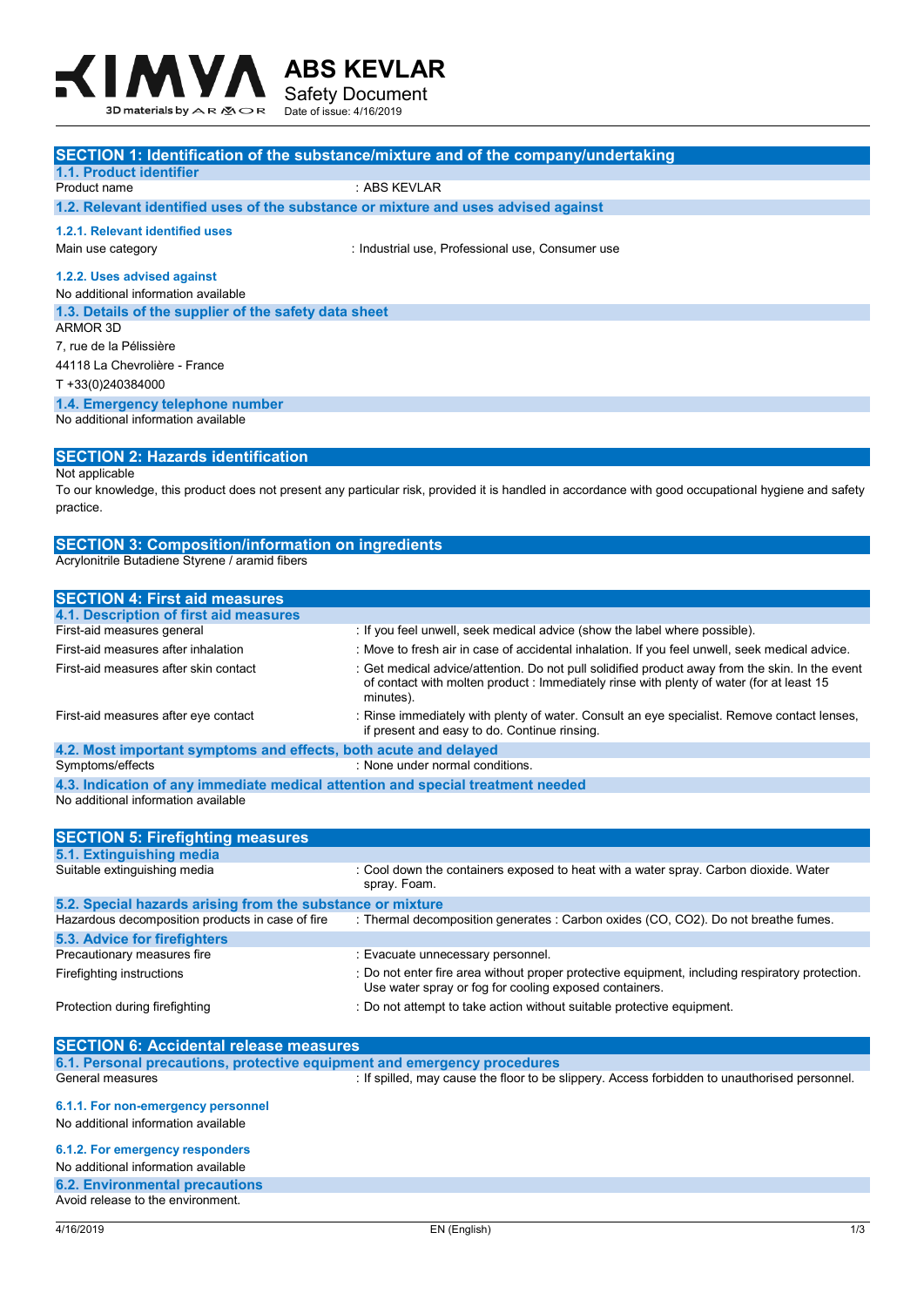## **ABS KEVLAR**

Safety Document

| <b>UUIVIY DUUUIIIVIII</b>                                         |                                                                                                                                                             |
|-------------------------------------------------------------------|-------------------------------------------------------------------------------------------------------------------------------------------------------------|
| 6.3. Methods and material for containment and cleaning up         |                                                                                                                                                             |
| For containment                                                   | : Collect spillage.                                                                                                                                         |
| 6.4. Reference to other sections                                  |                                                                                                                                                             |
| No additional information available                               |                                                                                                                                                             |
|                                                                   |                                                                                                                                                             |
| <b>SECTION 7: Handling and storage</b>                            |                                                                                                                                                             |
| 7.1. Precautions for safe handling                                |                                                                                                                                                             |
| Precautions for safe handling                                     | : Ensure good ventilation of the work station. Avoid dust formation.                                                                                        |
| 7.2. Conditions for safe storage, including any incompatibilities |                                                                                                                                                             |
| <b>Technical measures</b>                                         | : Keep in a cool, well-ventilated place away from heat.                                                                                                     |
| Storage conditions                                                | : Protect from moisture. Keep away from ignition sources. Keep away from heat, hot<br>surfaces, sparks, open flames and other ignition sources. No smoking. |
| 7.3. Specific end use(s)                                          |                                                                                                                                                             |
| No additional information available                               |                                                                                                                                                             |
|                                                                   |                                                                                                                                                             |
| <b>SECTION 8: Exposure controls/personal protection</b>           |                                                                                                                                                             |
| 8.1. Control parameters                                           |                                                                                                                                                             |
| No additional information available                               |                                                                                                                                                             |
| 8.2. Exposure controls                                            |                                                                                                                                                             |
| Appropriate engineering controls:                                 |                                                                                                                                                             |
| in the immediate vicinity of any potential exposure.              | Risk of thermal burns on contact with molten product. Do not breathe dust. Emergency eye wash fountains and safety showers should be available              |
|                                                                   |                                                                                                                                                             |

| <b>Hand protection:</b>           |
|-----------------------------------|
| Protective gloves                 |
| Eye protection:                   |
| Wear closed safety glasses        |
| Skin and body protection:         |
| Wear suitable protective clothing |
|                                   |

#### **Other information:**

Do not eat, drink or smoke when using this product. The substance must be handled in accordance with good industrial hygiene and safety procedures.

| <b>SECTION 9: Physical and chemical properties</b>         |                                 |     |
|------------------------------------------------------------|---------------------------------|-----|
| 9.1. Information on basic physical and chemical properties |                                 |     |
| Physical state                                             | : Solid                         |     |
| Colour                                                     | : Black                         |     |
| Odour                                                      | : No data available             |     |
| Odour threshold                                            | : No data available             |     |
| pH                                                         | : No data available             |     |
| Relative evaporation rate (butylacetate=1)                 | : No data available             |     |
| Melting point                                              | : No data available             |     |
| Freezing point                                             | : No data available             |     |
| Boiling point                                              | : No data available             |     |
| Flash point                                                | : No data available             |     |
| Auto-ignition temperature                                  | : No data available             |     |
| Decomposition temperature                                  | : No data available             |     |
| Flammability (solid, gas)                                  | : No data available             |     |
| Vapour pressure                                            | : No data available             |     |
| Relative vapour density at 20 °C                           | : No data available             |     |
| Relative density                                           | : No data available             |     |
| Density                                                    | : $\approx$ 1 g/cm <sup>3</sup> |     |
| Solubility                                                 | : No data available             |     |
| Log Pow                                                    | : No data available             |     |
| Viscosity, kinematic                                       | : No data available             |     |
| Viscosity, dynamic                                         | : No data available             |     |
| <b>Explosive properties</b>                                | : No data available             |     |
| Oxidising properties                                       | : No data available             |     |
| 4/16/2019                                                  | EN (English)                    | 2/3 |